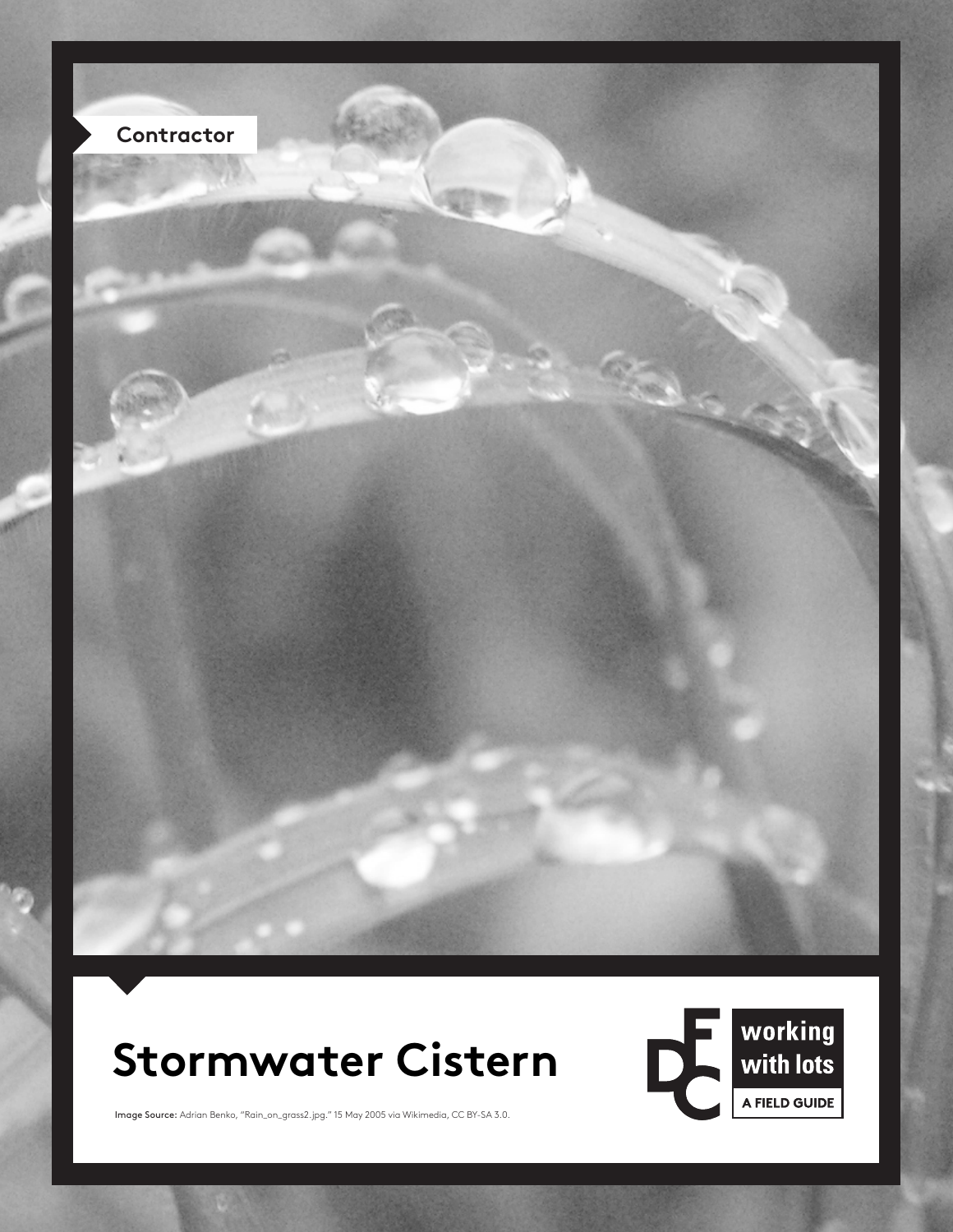## **Stormwater Cistern Construction Plan**



STREET

 $0$  2.5' 5'  $10<sup>1</sup>$